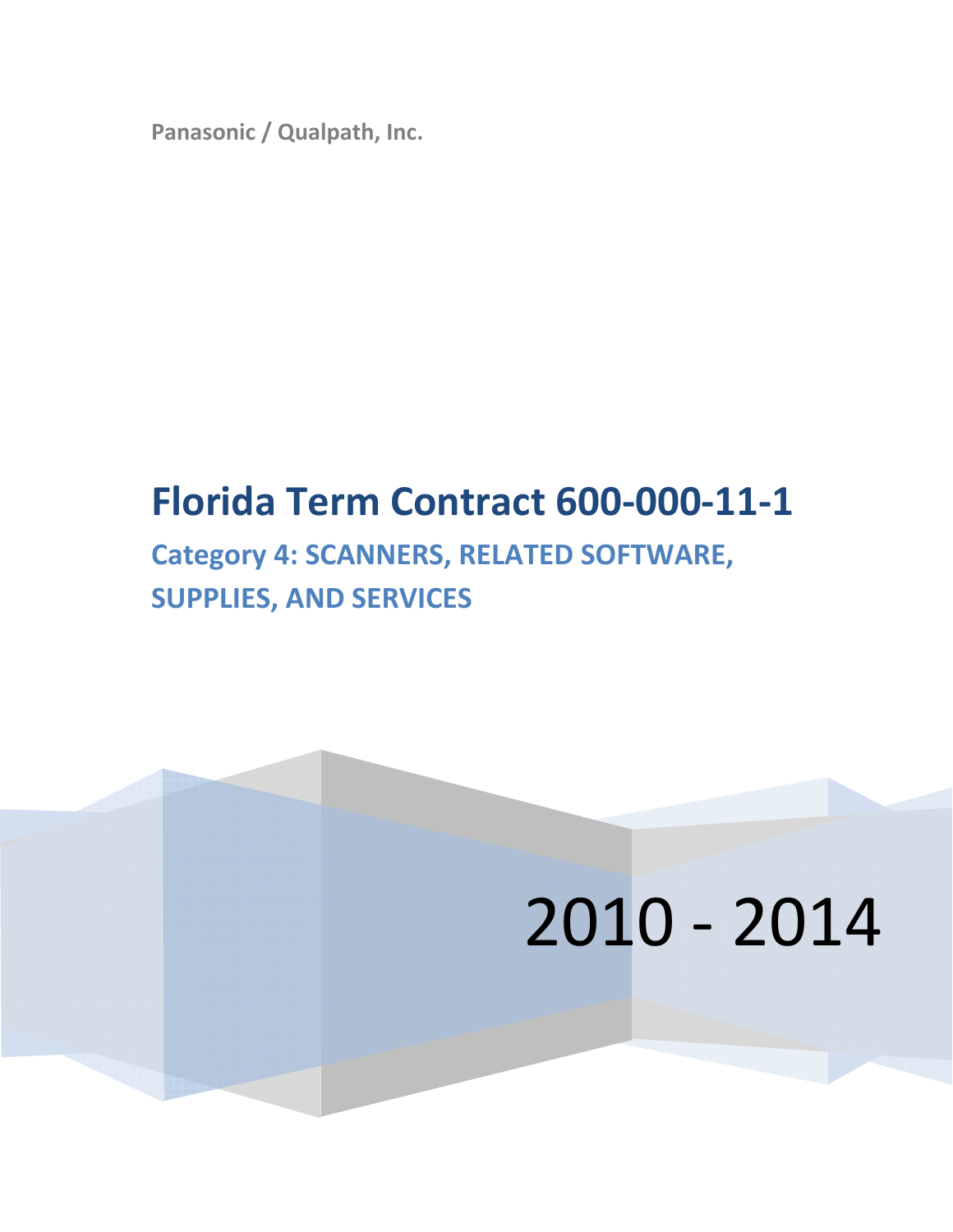### Florida Term Contract 600-000-11-1 **Contents**

#### Contents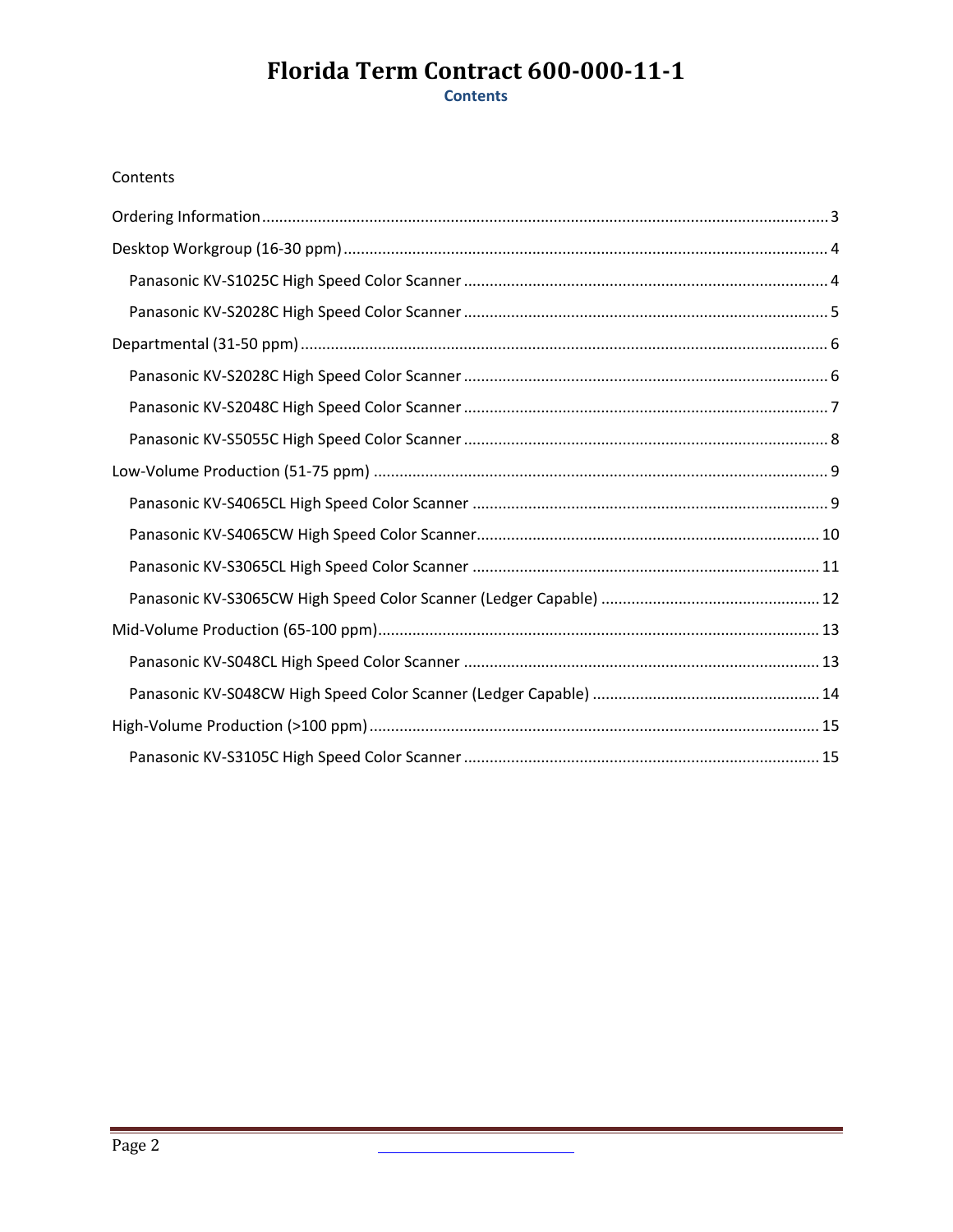### Florida Term Contract 600-000-11-1

#### **Ordering Information**

Qualpath, Inc. has been selected by Panasonic USA to be the selling dealer for all Panasonic Sheet Fed Scanners purchased under Florida Term Contract 600-000-11-1.

#### **Please place all orders with:**

Qualpath, Inc. FEID: 65-1146661 3710 Park Central Blvd. North Pompano Beach, FL 33064 Phone: 866-851-2200 Fax: 866-422-9254

Should you have any questions please feel free to call Kevin DeYoung at 866-851-2200 ext. 103 or kevin.deyoung@qualpath.com.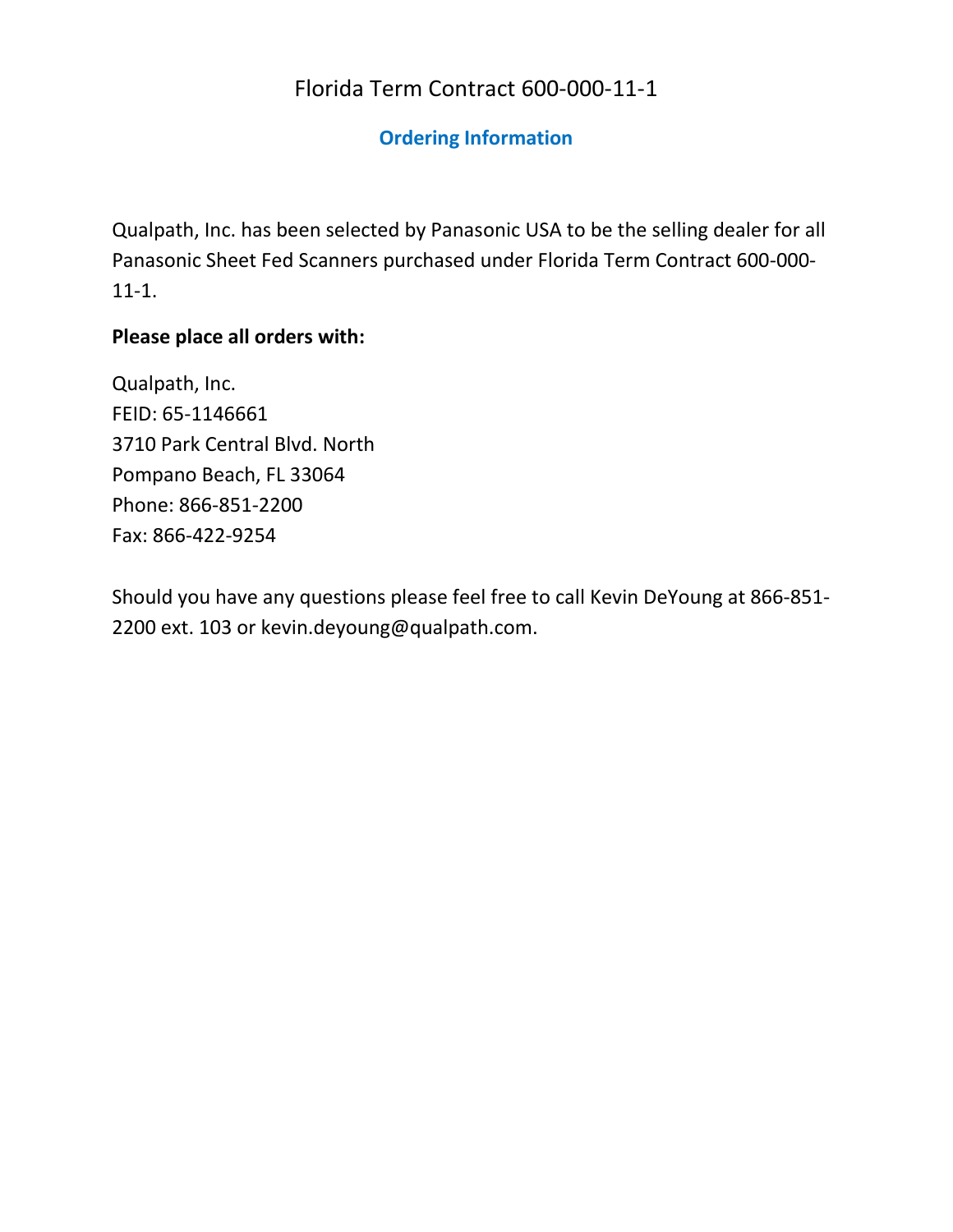**Desktop Workgroup Scanners (16‐30 ppm)**

### **Desktop Workgroup (1630 ppm)**

#### **Panasonic KVS1025C High Speed Color Scanner**

Virtually any type of document, from business card size to legal size, from thin onion-skin paper to thick hard ID cards, single sided or double sided, the new KV-S1025C can scan them all in color or black and white. Fast and reliable, these compact but powerful scanners come with intelligent RTIV™ image capturing software that maximizes the potential of document scanning with precision reproduction and versatile processing. All of this in a quiet, space saving design that will fit comfortably in the most



front-office environments -- even tight counter-tops and reception areas. The KV-S1025C from Panasonic -- the ideal front-office document filing solution.

| Duplex<br>Binary 200 dpi Up to 26 ppm/52 ipm      |
|---------------------------------------------------|
| Color 200 dpi Up to 26 ppm/52 ipm                 |
| Up to 50 sheets, 3 hard cards                     |
| Min.: 1.9" x 2.8" length Max.: 8.5" x 100" length |
| Color and B&W: 100 to 600 dpi (1dpi step)         |
| $1,000$ pages                                     |
| Red, Green, and Blue                              |
| Multi Color Dropout - Up to 3 colors, any color   |
| High-Speed USB 2.0 Up to 480 Mbps transfer rate   |
| 8.6" (218 mm) x 12.5" (317 mm) x 7.2" (182 mm)    |
| 9.3 lb $(4.2kg)$ lbs                              |
|                                                   |

| <b>Model /Part</b><br><b>Number</b> | <b>Item Description</b>                               | <b>SRP</b> | % disc.<br>off SRP | <b>State of FL Purchase</b><br><b>Price</b> |
|-------------------------------------|-------------------------------------------------------|------------|--------------------|---------------------------------------------|
| KV-S1025C                           | 26ppm/52 ipm Color Document<br>Scanner                | \$995.00   | 25.7286%           | \$739.00                                    |
| <b>KV-SS030</b>                     | 100k Roller Exchange Kit (KV-<br>S <sub>1025</sub> C) | \$104.00   | 25.0000%           | \$78.00                                     |
| KV-SS03                             | Cleaning Kit                                          | \$21.00    | 25.0000%           | \$15.75                                     |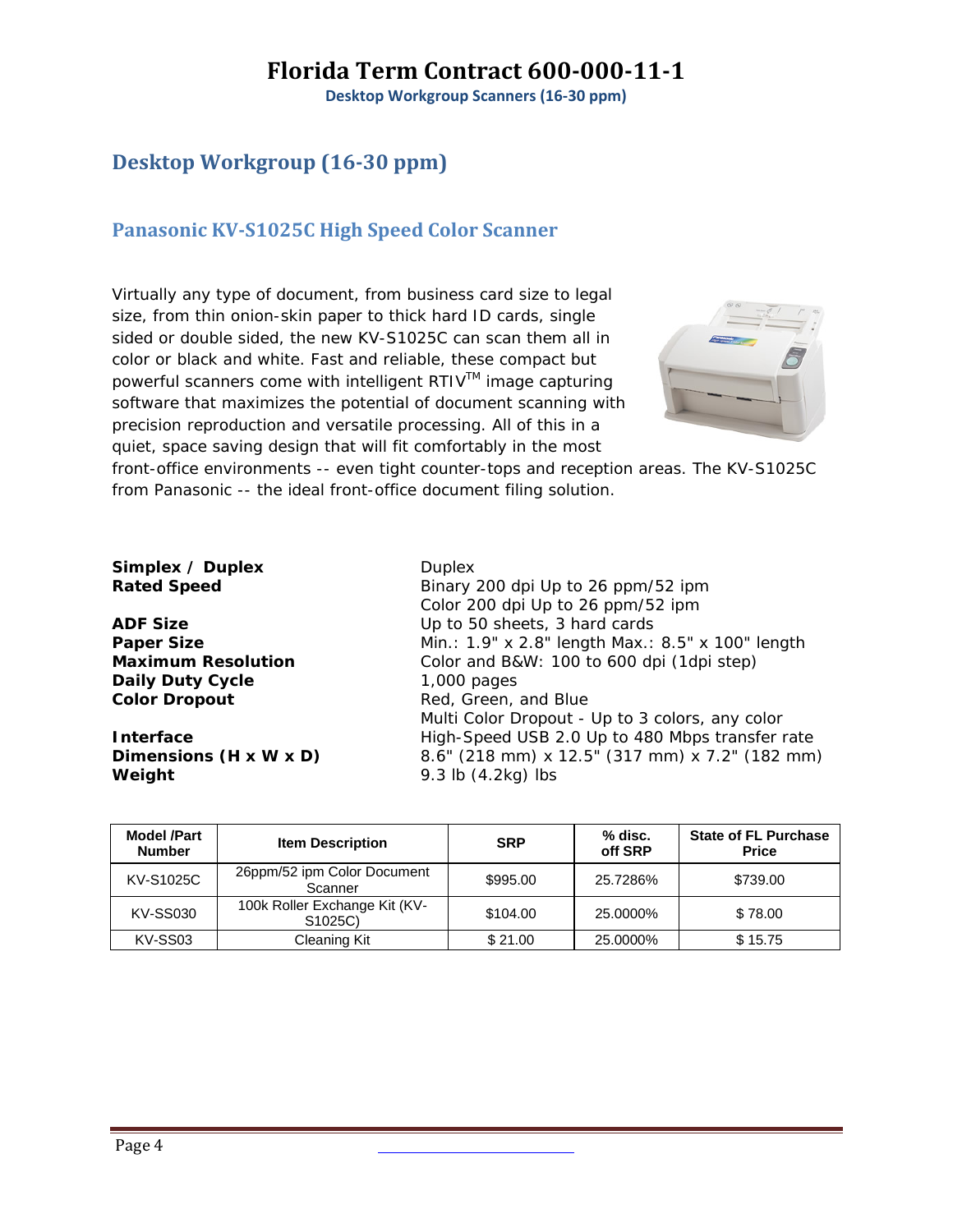**Desktop Workgroup Scanners (16‐30 ppm)**

#### **Panasonic KVS2028C High Speed Color Scanner**

With duplex color scanning capability and high-reliability paper handling, the Panasonic KV-S2028C brings true efficiency to your document management.

The KV-S2028C's double-feed prevention roller employs an ultrasonic sensor that detects the double feeding or originals during scanning. This innovative design prevents double feeding, and has been proven effective even when the documents being scanned contain a mix of



reliability is assured even when scanning high-volume documents. Despite a compact desktop design, the KV-S 2028C features a rugged, high durability

paper of different weights or thickness. Thanks to double-feed prevention, optimum

design and reliable paper handling. With a 3-million page scanning capability that's at the top of its class, this versatile high-speed scanner provides the extra performance required for heavy scanning demands, easily handling a wide range of paper weights from 13.3 lbs. to 33.9 lbs.

| <b>Duplex</b>                                        |
|------------------------------------------------------|
| Binary 200 dpi: Simplex 23ppm/Duplex 42 ipm          |
| Color 150 dpi: Simplex 10 ppm/Duplex 18 ipm          |
| 120 pages                                            |
| 100 - 600 dpi (10 dpi step)                          |
| Optical 600 dpi (Main and Sub scanning direction)    |
| Binary mode, Gray scale mode (4/8 bit), 24 bit color |
| CIS (Contact-type color image sensor)                |
| Front and back sides                                 |
| Black background (Black sensor roller)               |
| USB 2.0                                              |
|                                                      |

| <b>Model /Part</b><br><b>Number</b> | <b>Item Description</b>                       | <b>SRP</b> | % disc.<br>off SRP | <b>State of FL Purchase</b><br><b>Price</b> |
|-------------------------------------|-----------------------------------------------|------------|--------------------|---------------------------------------------|
| KV-S2028C                           | 23ipm/46ppm Color Document<br>Scanner         | \$1,395.00 | 28.4588%           | \$998.00                                    |
| <b>KV-SS024</b>                     | 300k Roller Exchange Kit (KV-<br>S2028C)      | \$296.00   | 25.0000%           | \$222.00                                    |
| <b>KV-SS025</b>                     | 300k White Roller Exchange Kit<br>(KV-S2028C) | \$296.00   | 25.0000%           | \$222.00                                    |
| KV-SS03                             | Cleaning Kit                                  | \$21.00    | 25.0000%           | \$15.75                                     |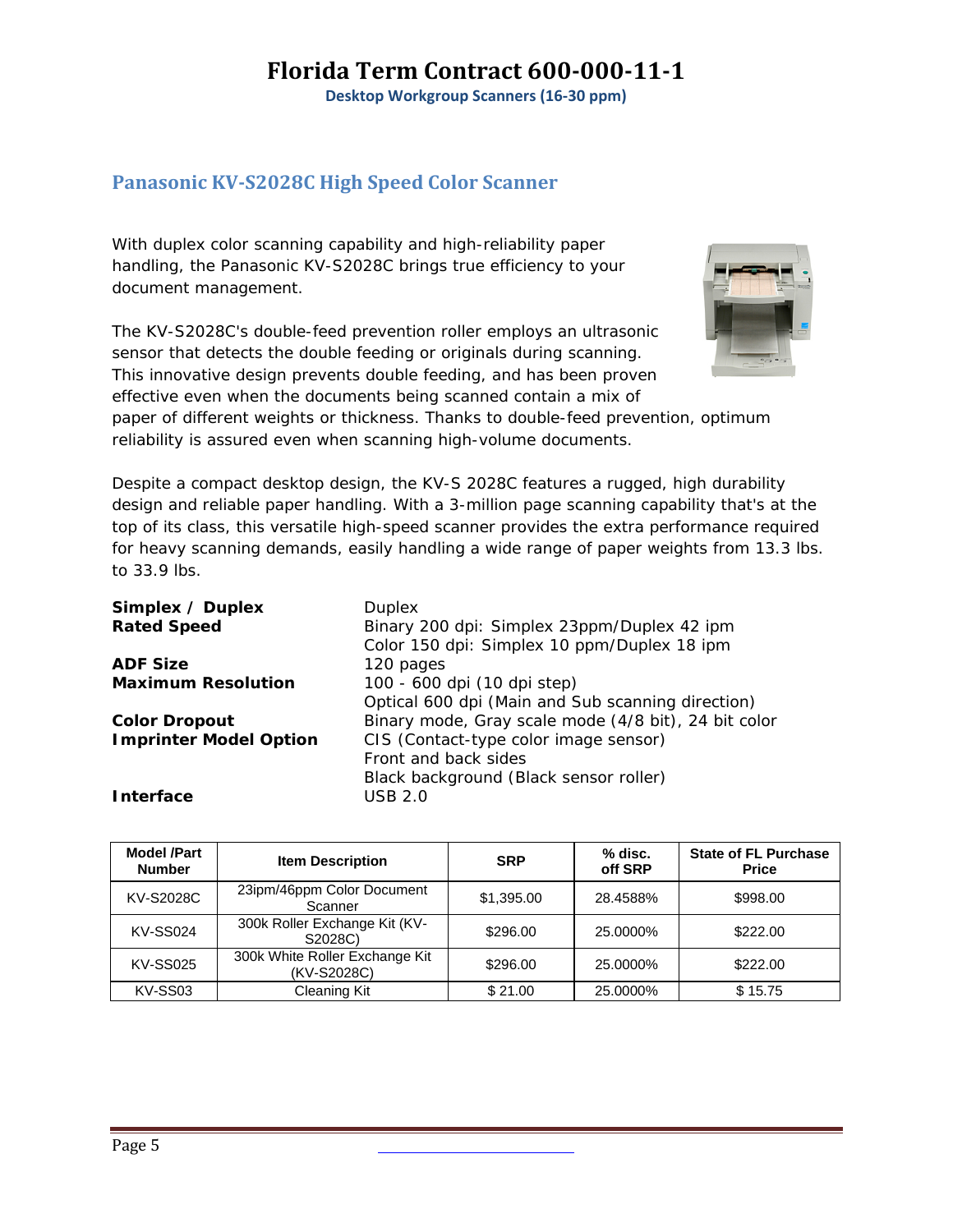**Departmental Scanners (31‐50 ppm)**

### **Departmental (3150 ppm)**

#### **Panasonic KVS2028C High Speed Color Scanner**

The KV-S1045C is an affordable high-output, 80 ipm full-duplex, full-color document scanner optimized for high-volume front-office deployment in vertical markets such as health care, insurance, transportation, government and financial services. The KV-S1045C provides today's front office with a decentralized workhorse solution.



| Scanning Face:              | <b>Duplex Scanning</b>                                 |
|-----------------------------|--------------------------------------------------------|
| <b>Scanning Resolution:</b> | 100 -600 dpi (1 dpi steps)                             |
| Scanning Method:            | 3-line color CCD                                       |
| Binary/Color Speed:         | up to 40ppm/80 ipm                                     |
| ADF Capacity:               | 75 sheets (80g/m2), up to 3 Hard Cards (ISO 7810 ID-1) |
| Paper Size:                 | 1.9 x 2.8 x in up to 8.5 x 100 in.                     |
| Paper Weights:              | 11lbs Bond to 110lbs index                             |
| Supported OS:               | Windows 2000, Windows XP, Windows Vista, Windows 7     |
| Interface:                  | USB 2.0                                                |
|                             |                                                        |

| <b>Model / Part</b><br><b>Number</b> | <b>Item Description</b>                               | <b>SRP</b> | % disc.<br>off SRP | <b>State of FL Purchase</b><br><b>Price</b> |
|--------------------------------------|-------------------------------------------------------|------------|--------------------|---------------------------------------------|
| <b>KV-S1045C</b>                     | 40ppm/80ipm Color Document<br>Scanner                 | \$1,295.00 | 34.6919%           | \$845.74                                    |
| <b>KV-SS035</b>                      | 100k Roller Exchange Kit (KV-<br>S <sub>1045</sub> C) | \$109.00   | 25.0000%           | \$81.75                                     |
| KV-SS03                              | Cleaning Kit                                          | \$21.00    | 25.0000%           | \$15.75                                     |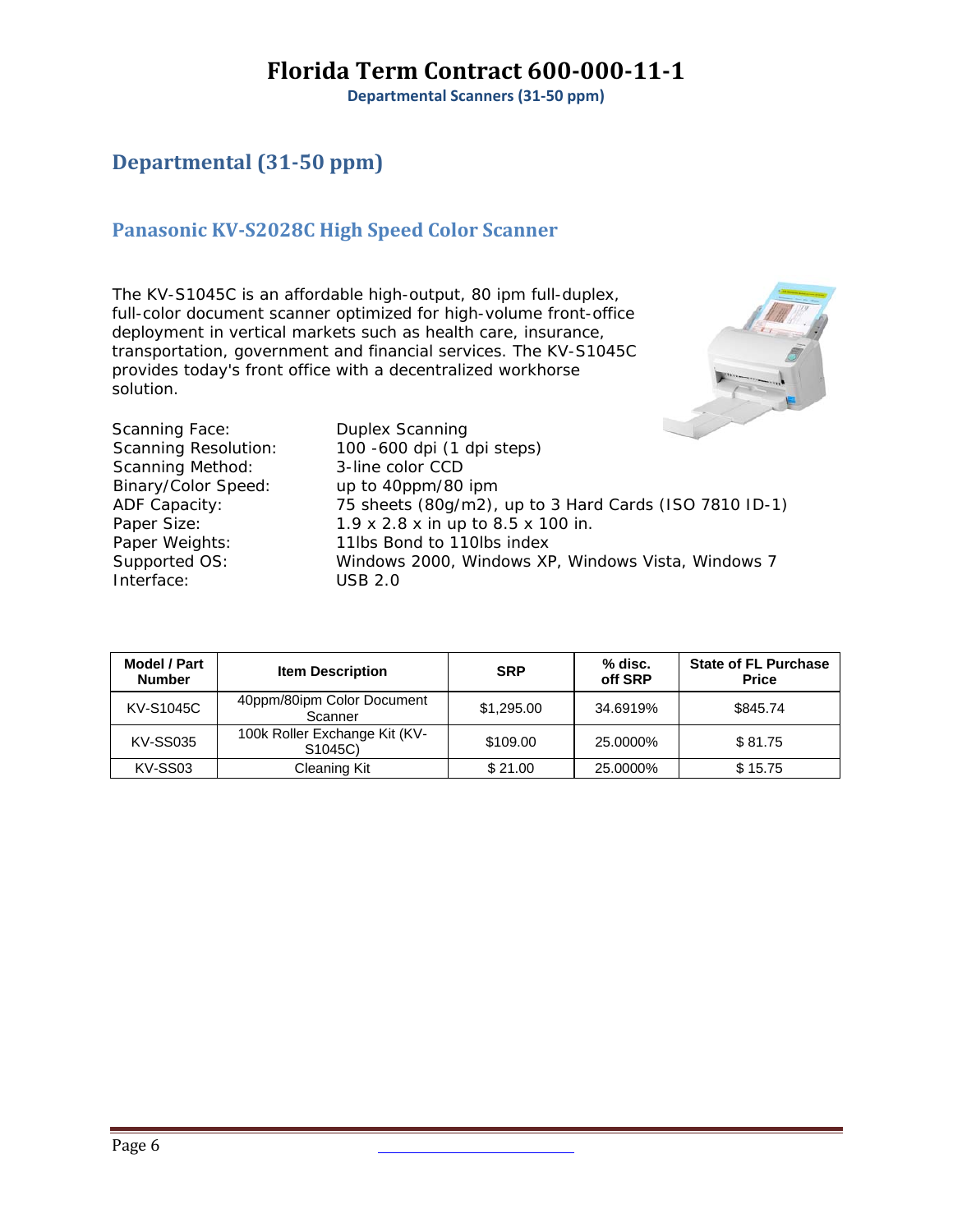**Departmental Scanners (31‐50 ppm)**

#### **Panasonic KVS2048C High Speed Color Scanner**

The Panasonic KV-S2048C is the ideal way to upgrade your department's document managment capabilities. With its duplex color scanning capability and its consistently reliable paper handling, the KV-S2048C is ready to handle the document management needs of virtually any department.



| <b>Rated Speed</b>        | B&W: 43 ppm / 76 ipm Color: 19 ppm / 34 ipm                                    |
|---------------------------|--------------------------------------------------------------------------------|
| <b>ADF Size</b>           | 100 sheets: 20 lbs.                                                            |
|                           | $120$ sheets: 17 lbs.                                                          |
| <b>Paper Size</b>         | $2.0''$ x $2.8''$ to $8.5''$ x $14''$ x $25''$                                 |
| <b>Maximum Resolution</b> | 100-300 dpi (10 dpi step)<br>Optical 600 dpi (Main and Sub scanning direction) |
| Interface<br>Weight       | <b>USB 2.0</b><br>20.1 lbs.                                                    |

| <b>Model /Part</b><br><b>Number</b> | <b>Item Description</b>                       | <b>SRP</b> | % disc.<br>off SRP | <b>State of FL Purchase</b><br><b>Price</b> |
|-------------------------------------|-----------------------------------------------|------------|--------------------|---------------------------------------------|
| KV-S2048C                           | 43ipm/76ipm Color Document<br>Scanner         | \$3,595.00 | 40.9641%           | \$2,122,34                                  |
| <b>KV-SS024</b>                     | 300k Roller Exchange Kit (KV-<br>S2048C)      | \$296.00   | 25.0000%           | \$222.00                                    |
| <b>KV-SS025</b>                     | 300k White Roller Exchange Kit<br>(KV-S2048C) | \$296.00   | 25.0000%           | \$222.00                                    |
| <b>KV-SS032</b>                     | Pre-Imprinter Unit (KV-S2048C)                | \$1,282.00 | 25.0000%           | \$961.50                                    |
| <b>KV-SS021</b>                     | Ink Cartridge for Imprinter Unit              | \$121.00   | 25.0000%           | \$90.75                                     |
| KV-SS03                             | Cleaning Kit                                  | \$21.00    | 25.0000%           | \$15.75                                     |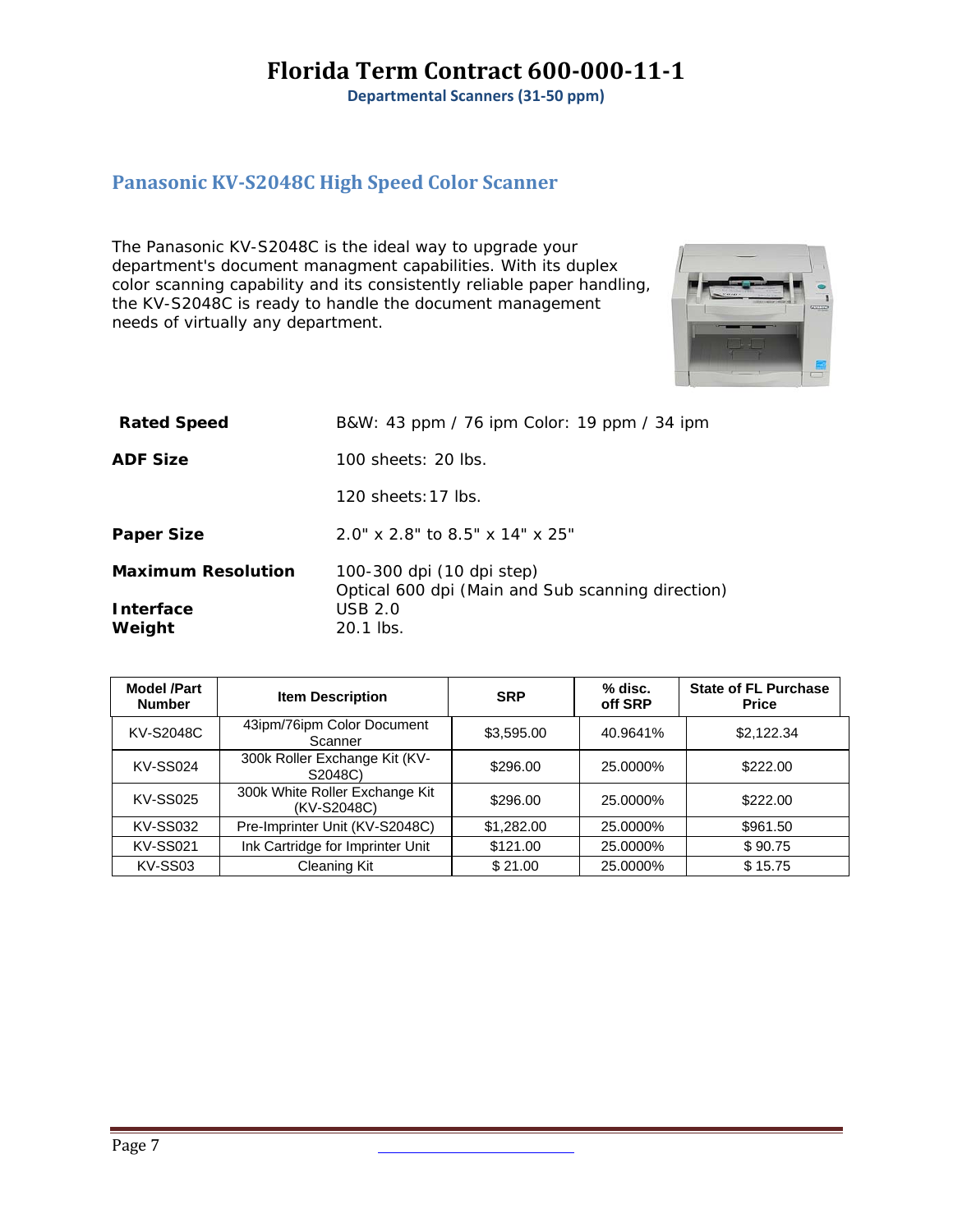**Departmental Scanners (31‐50 ppm)**

### **Panasonic KVS5055C High Speed Color Scanner**

Boost your business efficiency with an A3-size, High Speed document scanner. The fast 90 ppm\* scan speed and 200-page Automatic Document Feeder of the KV-S5055C make it ideal for both largevolume and distributed scanning environments. Panasonic's unique paper feed mechanism also minimizes the possibility of damaging important documents and ensures precise feeding to make your office work even more efficient.



| Interface                                           | USB 2.0                                            |
|-----------------------------------------------------|----------------------------------------------------|
| <b>Scanning Face</b>                                | Duplex                                             |
| <b>Scanning Method</b>                              | 3-line color CCD, Selectable black/white reference |
| Binary/Color 200dpi - Simplex                       |                                                    |
|                                                     | up to 75ppm (portrait), up to 90ppm (landscape)    |
| Duplex at 200dpi                                    | up to 150ipm (portrait), up to 180ipm (landscape)  |
| Binary/Color 300dpi - Simplex                       |                                                    |
|                                                     | up to 50ppm (portrait), up to 60ppm (landscape)    |
| Duplex at 300dpi                                    | up to 100ipm (portrait), up to 120ipm (landscape)  |
| <b>Resolution</b>                                   | 600 dpi optical (100-600dpi in 1dpi steps)         |
| Scan size                                           | 1.9 in. x 2.75 in. to 12.01 in. xs 100 in.         |
| Hopper capacity                                     | up to 200 sheets (20lb)                            |
| <b>Supported Operating Systems</b>                  |                                                    |
|                                                     | Windows XP, Windows Vista, Windows 7               |
| <b>Included Drivers</b>                             | TWAIN, ISIS                                        |
| <b>Power Requirements</b> AC 100-240V, 50/60Hz      |                                                    |
| <b>Power Consumption - Scanning</b>                 |                                                    |
|                                                     | 1.0A (100-120V)                                    |
| <b>Power Consumption - Standby</b>                  |                                                    |
|                                                     | $0.4A(100-120V)$                                   |
| <b>Dimensions (H x W x D)</b> 13.4" x 18.5" x 17.5" |                                                    |
| Weight                                              | 40 lbs                                             |

| <b>Model /Part</b><br><b>Number</b> | <b>Item Description</b>                                 | <b>SRP</b> | % disc.<br>off SRP | <b>State of FL Purchase</b><br><b>Price</b> |
|-------------------------------------|---------------------------------------------------------|------------|--------------------|---------------------------------------------|
| <b>KV-S5055C</b>                    | 50ppm/100ipm Color Document<br>Scanner (Ledger capable) | \$5,495.00 | 41.7834%           | \$3,199.00                                  |
| <b>KV-SS039</b>                     | 350K Roller Exchange Kit (KV-<br>S5055C)                | \$199.00   | 25.0000%           | \$149.25                                    |
| KV-SS014                            | Imprinter Unit (KV-S5055C)                              | \$2,092.00 | 25.0000%           | \$1,569.00                                  |
| KV-SS03                             | Cleaning Kit                                            | \$21.00    | 25.0000%           | \$15.75                                     |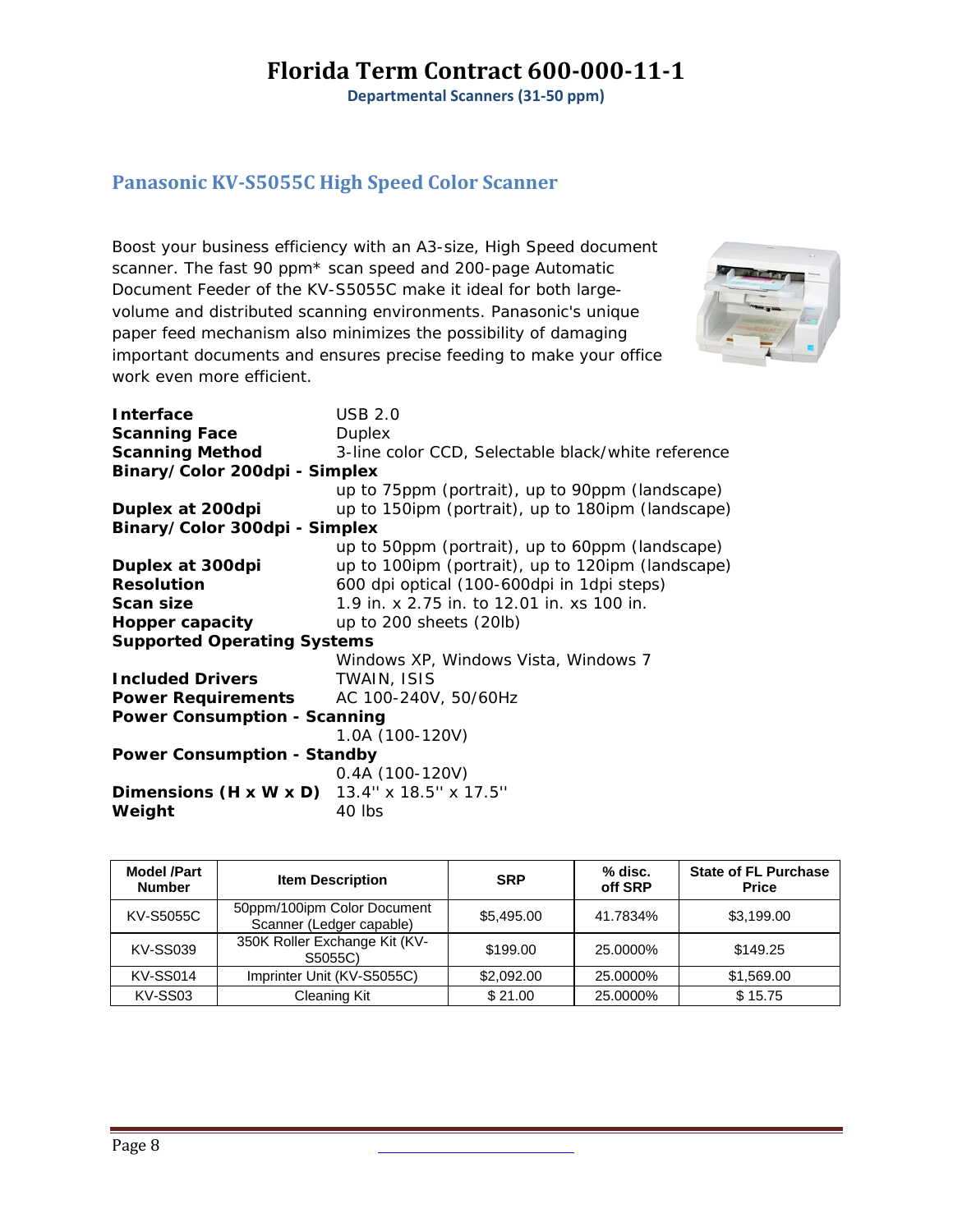**Low‐Volume Production Scanners (51‐75 ppm)**

### **LowVolume Production (5175 ppm)**

#### **Panasonic KVS4065CL High Speed Color Scanner**

Panasonic's ToughFeed paper feed mechanism makes the Panasonic KV-S4065CL the solution to your document scanning needs. The Stapled Document Detection virtually eliminates stapled documents from being fed, the double-feed prevention system employs an ultrasonic sensor that detects the double feeding or originals during scanning and the Load Detection circuit allows the document hopper to automatically adjust its position to ensure reliable paper feeding. This innovative design has been proven effective even



when the documents being scanned contain a mix of paper of different weights or thickness. Thanks to ToughFeed, optimum reliability is assured even when scanning high-volume documents.

| Simplex / Duplex              |
|-------------------------------|
| <b>ADF Size</b>               |
| <b>Color Dropout</b>          |
| <b>Imprinter Model Option</b> |
| <b>Interface</b>              |
| <b>Double Feed Detection</b>  |

**Duplex ADF Size** 300 pages Binary mode, Gray scale mode (4/8 bit), 24 bit color Post or Pre-Scan KV-SS014 **Interface** USB 2.0 **Ultrasonic** 

| <b>Model /Part</b><br><b>Number</b> | <b>Item Description</b>                  | <b>SRP</b> | % disc.<br>off SRP | <b>State of FL Purchase</b><br><b>Price</b> |
|-------------------------------------|------------------------------------------|------------|--------------------|---------------------------------------------|
| <b>KV-S4065CL</b>                   | 65ppm/130ipm Color Document<br>Scanner   | \$8.195.00 | 41.6473%           | \$4.782.00                                  |
| <b>KV-SS033</b>                     | 400K Roller Exchange Kit (KV-<br>S4065C) | \$379.00   | 25.0000%           | \$284.25                                    |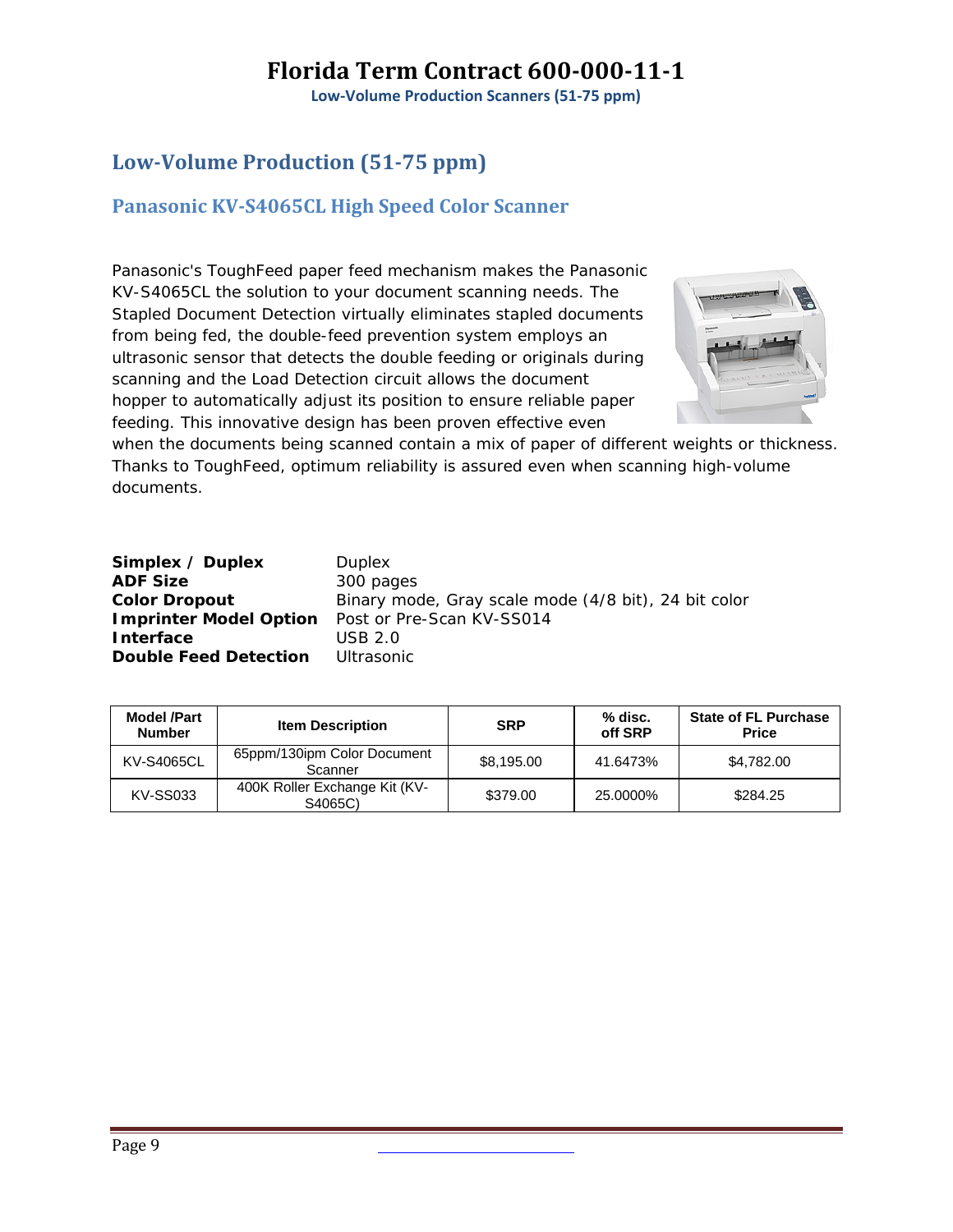**Low‐Volume Production Scanners (51‐75 ppm)**

#### **Panasonic KVS4065CW High Speed Color Scanner**

Panasonic's ToughFeed paper feed mechanism makes the Panasonic KV-S4065CW the solution to your document scanning needs. The Stapled Document Detection virtually eliminates stapled documents from being fed, the double-feed prevention system employs an ultrasonic sensor that detects the double feeding or originals during scanning and the Load Detection circuit allows the document hopper to automatically adjust its position to ensure reliable paper feeding. This innovative design has been proven effective even when the



documents being scanned contain a mix of paper of different weights or thickness. Thanks to ToughFeed, optimum reliability is assured even when scanning high-volume documents.

| Simplex / Duplex<br><b>Rated Speed</b>            | <b>Duplex</b><br>Binary/Color @ 200/300 dpi: Simplex 80ppm/Duplex 160ipm |
|---------------------------------------------------|--------------------------------------------------------------------------|
| (Letter, Landscape)                               | Binary/Color @ 200/300 dpi: Simplex 65ppm/Duplex 130ipm                  |
| (Letter, Portrait)                                |                                                                          |
| <b>ADF Size</b>                                   | 300 pages                                                                |
| <b>Paper Size</b>                                 | Max: 11.9 in x 100 in (Long paper mode up to 100 ft)                     |
| <b>Maximum Resolution</b>                         | 100 - 600 dpi (1 dpi steps)                                              |
| Optical 600 dpi (Main and Sub scanning direction) |                                                                          |
| <b>Daily Duty Cycle</b>                           | Up to 30,000                                                             |
| <b>Color Dropout</b>                              | Binary mode, Gray scale mode (4/8 bit), 24 bit color                     |
| <b>Imprinter Model Option</b>                     | Post or Pre-Scan KV-SS014                                                |
| <b>Interface</b>                                  | <b>USB 2.0</b>                                                           |
| <b>Double Feed Detection</b>                      | Ultrasonic                                                               |

| <b>Model /Part</b><br><b>Number</b> | <b>Item Description</b>                                 | <b>SRP</b> | % disc.<br>off SRP | <b>State of FL Purchase</b><br><b>Price</b> |
|-------------------------------------|---------------------------------------------------------|------------|--------------------|---------------------------------------------|
| <b>KV-S4065CW</b>                   | 65ppm/130ipm Color Document<br>Scanner (Ledger capable) | \$9.095.00 | 41.5833%           | \$5.313.00                                  |
| <b>KV-SS033</b>                     | 400K Roller Exchange Kit (KV-<br>S4065C)                | \$379.00   | 25.0000%           | \$284.25                                    |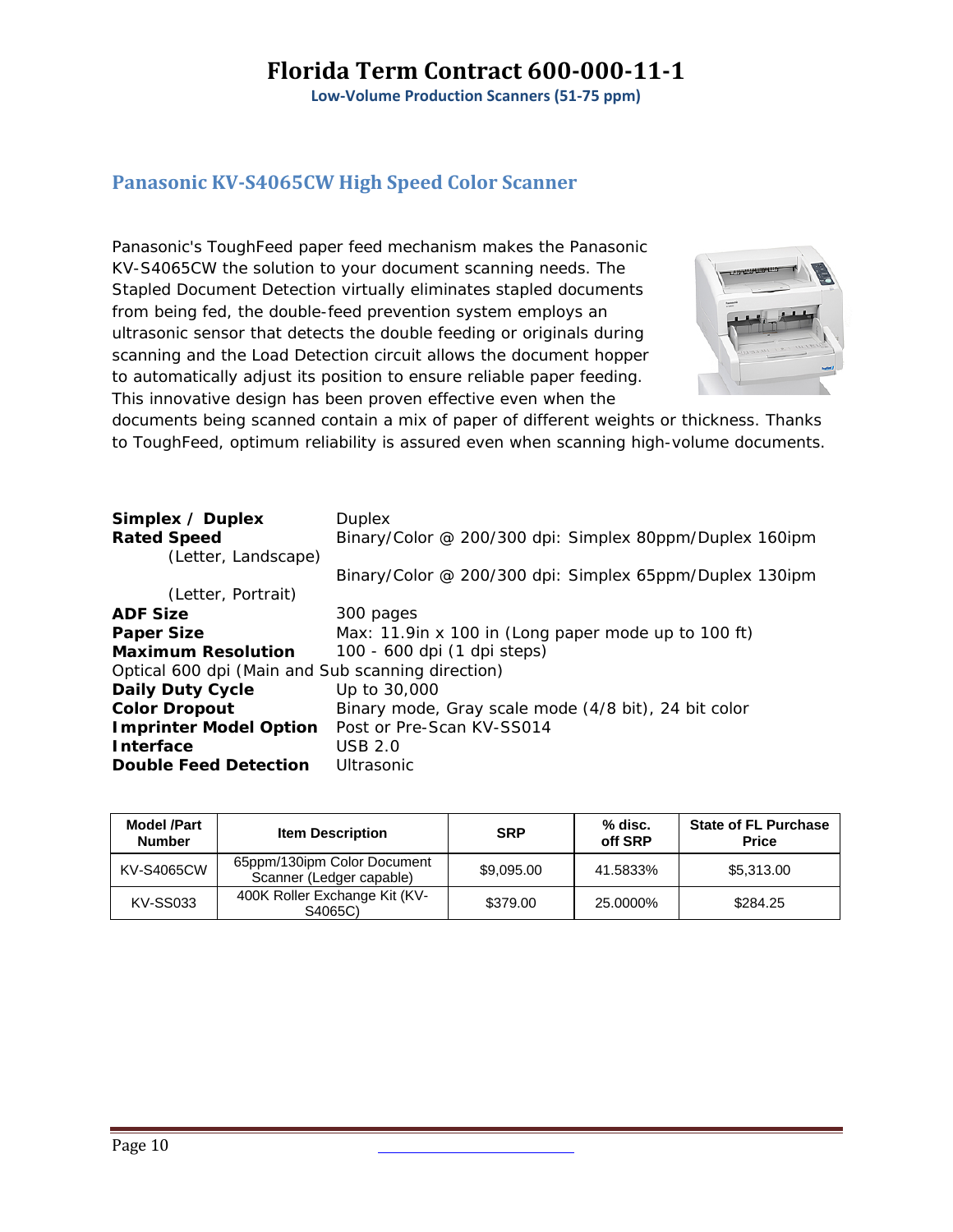**Low‐Volume Production Scanners (51‐75 ppm)**

#### **Panasonic KVS3065CL High Speed Color Scanner**

Up to 65 ppm/120 ipm, High Speed Color Duplex Scanner, Dual Ultra SCSI & USB 2.0 Interfaces, ISIS Certified, TWAIN Compliant, Business card to legal size.



**Simplex / Duplex** Duplex **ADF Size** 300 pages **Paper Size** Max: 8.5" x 11" **Maximum Resolution** 600 optical **Daily Duty Cycle** 10,000 **Standard Memory** 64MB **Double Feed Detection** Ultrasonic

**Rated Speed** 65 / 120 (B/W & Color - 200 dpi, Letter) **Color Dropout** Red, Green, Blue & Multi Color **Imprinter Model Option** Post or Pre-Scan KV-SS014

| <b>Model /Part</b><br><b>Number</b> | <b>Item Description</b>           | <b>SRP</b> | % disc.<br>off SRP | <b>State of FL Purchase</b><br><b>Price</b> |
|-------------------------------------|-----------------------------------|------------|--------------------|---------------------------------------------|
|                                     | 65ppm/120ipm Color Document       |            |                    |                                             |
| <b>KV-S3065CL</b>                   | Scanner                           | \$6,695.00 | 44.4660%           | \$3,718.00                                  |
|                                     | 300K Roller Exchange Kit (KV-     |            |                    |                                             |
| <b>KV-SS017</b>                     | S3065C)                           | \$379.00   | 25.0000%           | \$284.25                                    |
|                                     | 300K Roller Exchange Kit for Thin |            |                    |                                             |
| <b>KV-SS018</b>                     | Paper (KV-S3065C)                 | \$379.00   | 25.0000%           | \$284.25                                    |
| <b>KV-SS014</b>                     | Imprinter Unit                    | \$2,092.00 | 25.0000%           | \$1,569.00                                  |
| KV-SS03                             | Cleaning Kit                      | \$21.00    | 25.0000%           | \$15.75                                     |
| <b>KV-SS021</b>                     | Ink Cartridge for Imprinter Unit  | \$121.00   | 25.0000%           | \$90.75                                     |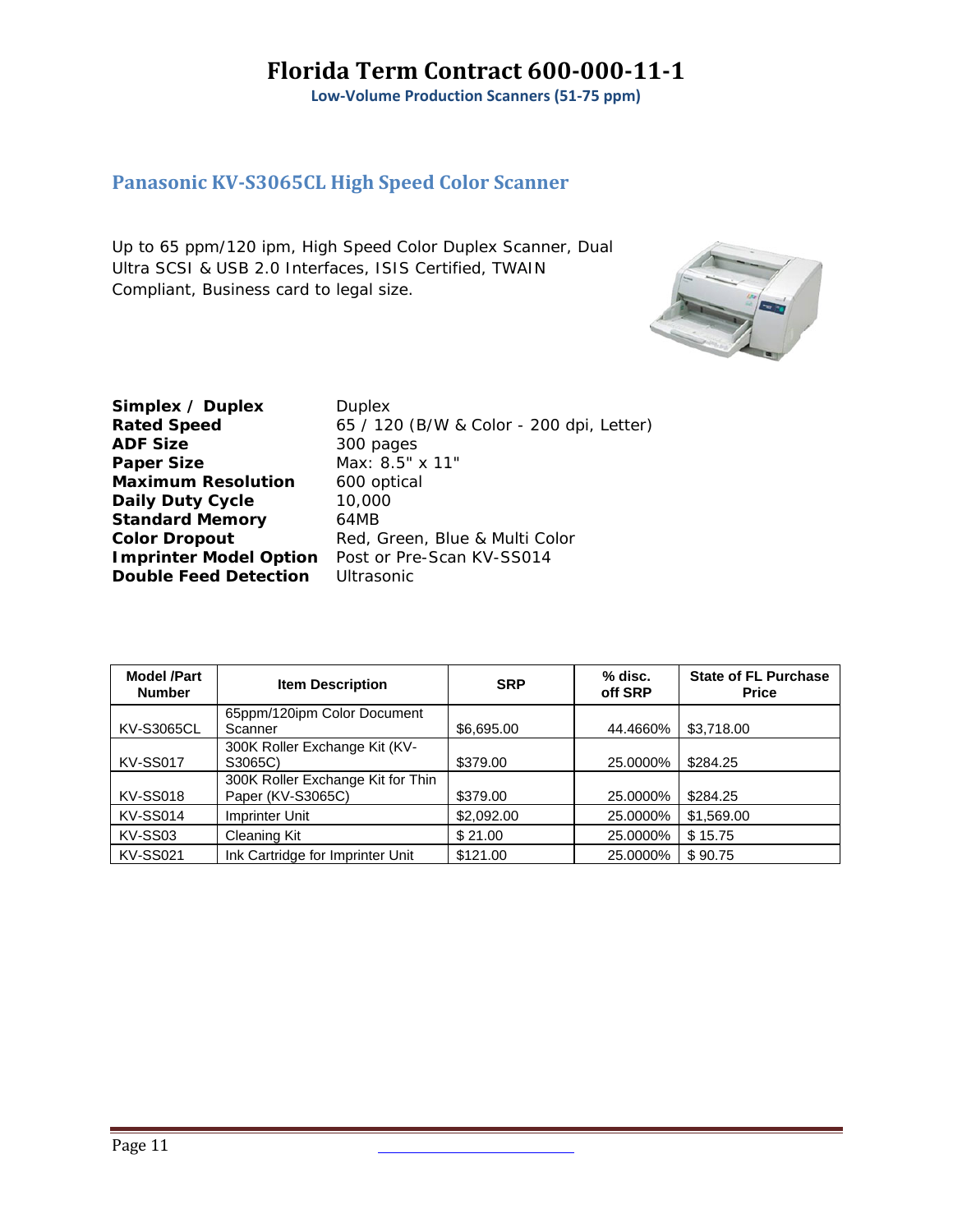**Low‐Volume Production Scanners (51‐75 ppm)**

### **Panasonic KVS3065CW High Speed Color Scanner (Ledger Capable)**

Up to 65 ppm/120 ipm, High Speed Color Duplex Scanner, Dual Ultra SCSI & USB 2.0 Interfaces, ISIS Certified, TWAIN Compliant, Business card to ledger size



| Simplex / Duplex              | <b>Duplex</b>                                   |
|-------------------------------|-------------------------------------------------|
| <b>Rated Speed</b>            | 65 / 120 (B/W & Color - 200 dpi, Letter)        |
| <b>ADF Size</b>               | 300 pages                                       |
| <b>Paper Size</b>             | Min.: 1.9" x 2.75" Max.: 11.7" x 17" Long paper |
| <b>Maximum Resolution</b>     | 600 optical                                     |
| <b>Daily Duty Cycle</b>       | 10,000                                          |
| <b>Standard Memory</b>        | 64MB                                            |
| <b>Color Dropout</b>          | Red, Green, Blue & Multi Color                  |
| <b>Imprinter Model Option</b> | Post or Pre-Scan KV-SS014                       |
| <b>Double Feed Detection</b>  | <b>Ultrasonic</b>                               |
|                               |                                                 |

| <b>Model /Part</b><br><b>Number</b> | <b>Item Description</b>           | <b>SRP</b> | % disc.<br>off SRP | <b>State of FL Purchase</b><br><b>Price</b> |
|-------------------------------------|-----------------------------------|------------|--------------------|---------------------------------------------|
|                                     | 65ppm/120ipm Color Document       |            |                    |                                             |
| <b>KV-S3065CW</b>                   | Scanner (Ledger capable)          | \$7,795.00 | 46.8505%           | \$4,143.00                                  |
|                                     | 300K Roller Exchange Kit (KV-     |            |                    |                                             |
| <b>KV-SS017</b>                     | S3065C)                           | \$379.00   | 25.0000%           | \$284.25                                    |
|                                     | 300K Roller Exchange Kit for Thin |            |                    |                                             |
| <b>KV-SS018</b>                     | Paper (KV-S3065C)                 | \$379.00   | 25.0000%           | \$284.25                                    |
| KV-SS014                            | Imprinter Unit                    | \$2,092.00 | 25.0000%           | \$1,569.00                                  |
| KV-SS03                             | <b>Cleaning Kit</b>               | \$21.00    | 25.0000%           | \$15.75                                     |
| <b>KV-SS021</b>                     | Ink Cartridge for Imprinter Unit  | \$121.00   | 25.0000%           | \$90.75                                     |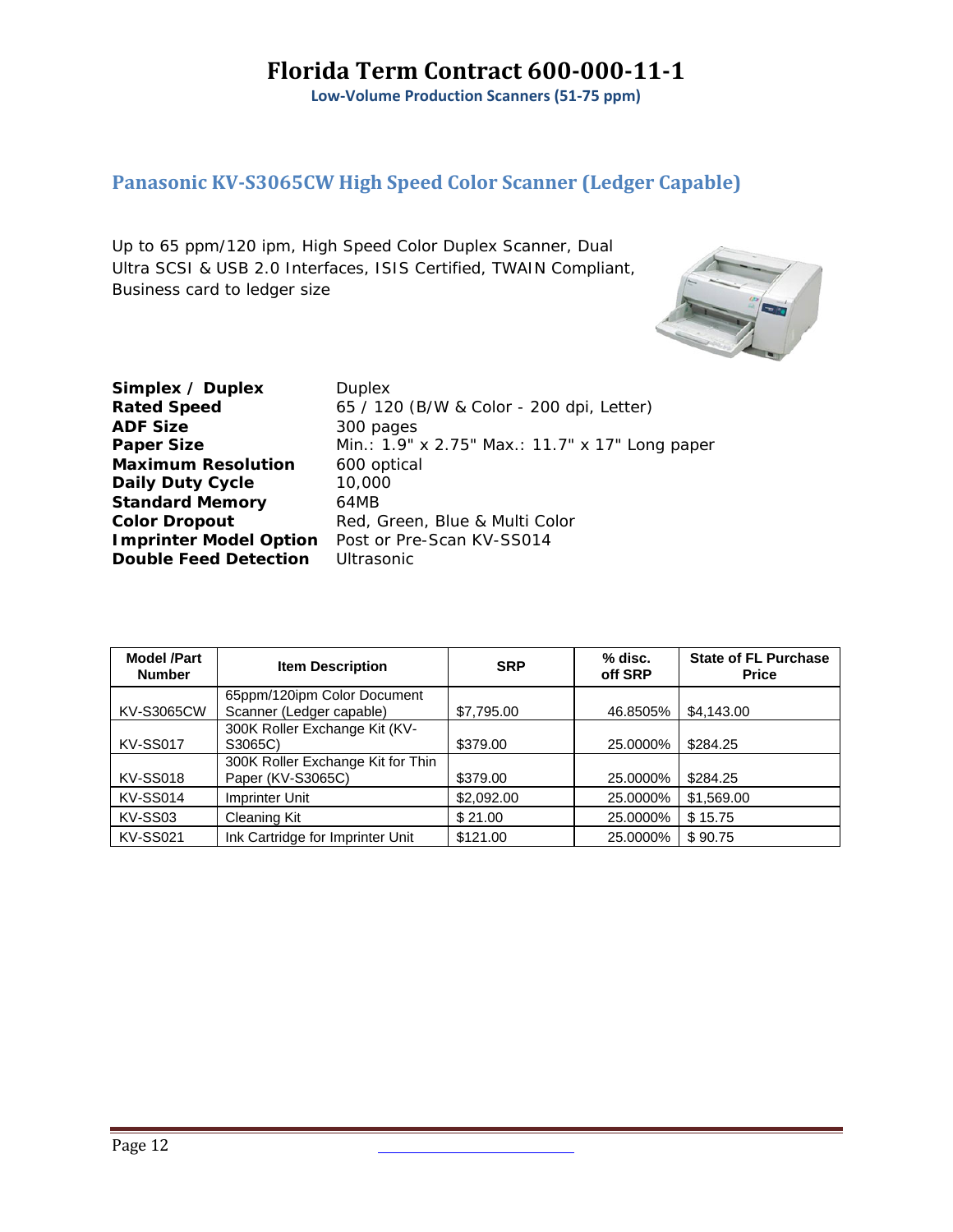**Mid‐Volume Production Scanners (65‐100 ppm)**

### **MidVolume Production (65100 ppm)**

#### **Panasonic KVS048CL High Speed Color Scanner**

Panasonic's ToughFeed paper feed mechanism makes the Panasonic KV-S4085CL the solution to your document scanning needs. The Stapled Document Detection virtually eliminates stapled documents from being fed, the double-feed prevention system employs three ultrasonic sensors that detect the double feeding of originals during scanning and the Load Detection circuit allows the document hopper to automatically adjust its position to ensure reliable paper feeding. This innovative design has been proven effective even when the



documents being scanned contain a mix of paper of different weights or thickness. Thanks to ToughFeed, optimum reliability is assured even when scanning high-volume documents.

| Simplex / Duplex<br><b>Rated Speed</b> | <b>Duplex</b><br>Binary/Color @ 200/300 dpi: Simplex 85ppm/Duplex<br>170ipm (Letter, Portrait) |
|----------------------------------------|------------------------------------------------------------------------------------------------|
| <b>ADF Size</b>                        | 300 Pages                                                                                      |
| <b>Paper Size</b>                      | Max: 8.9in x 100 in (Long paper mode up to 100 ft)                                             |
| <b>Maximum Resolution</b>              | 100 - 600 dpi (1 dpi steps)                                                                    |
|                                        | Optical 600 dpi (Main and Sub scanning direction)                                              |
| <b>Daily Duty Cycle</b>                | Up to 50,000                                                                                   |
| <b>Color Dropout</b>                   | Binary mode, Gray scale mode (4/8 bit), 24 bit color                                           |
| <b>Imprinter Model Option</b>          | Post or Pre-Scan KV-SS014                                                                      |
| <b>Interface</b>                       | USB 2.0                                                                                        |
| <b>Double Feed Detection</b>           | Ultrasonic (x3)                                                                                |

| <b>Model /Part</b><br><b>Number</b> | <b>Item Description</b>                  | <b>SRP</b>  | % disc.<br>off SRP | <b>State of FL Purchase</b><br><b>Price</b> |
|-------------------------------------|------------------------------------------|-------------|--------------------|---------------------------------------------|
| <b>KV-S4085CL</b>                   | 85ppm/170ipm Color Document<br>Scanner   | \$11,995.00 | 42.3927%           | \$6,910.00                                  |
| <b>KV-SS033</b>                     | 400K Roller Exchange Kit (KV-<br>S4085C) | \$379.00    | 25.0000%           | \$284.25                                    |
| <b>KV-SS014</b>                     | Imprinter Unit                           | \$2,092.00  | 25.0000%           | \$1,569.00                                  |
| KV-SS03                             | <b>Cleaning Kit</b>                      | \$21.00     | 25.0000%           | \$15.75                                     |
| <b>KV-SS021</b>                     | Ink Cartridge for Imprinter Unit         | \$121.00    | 25.0000%           | \$90.75                                     |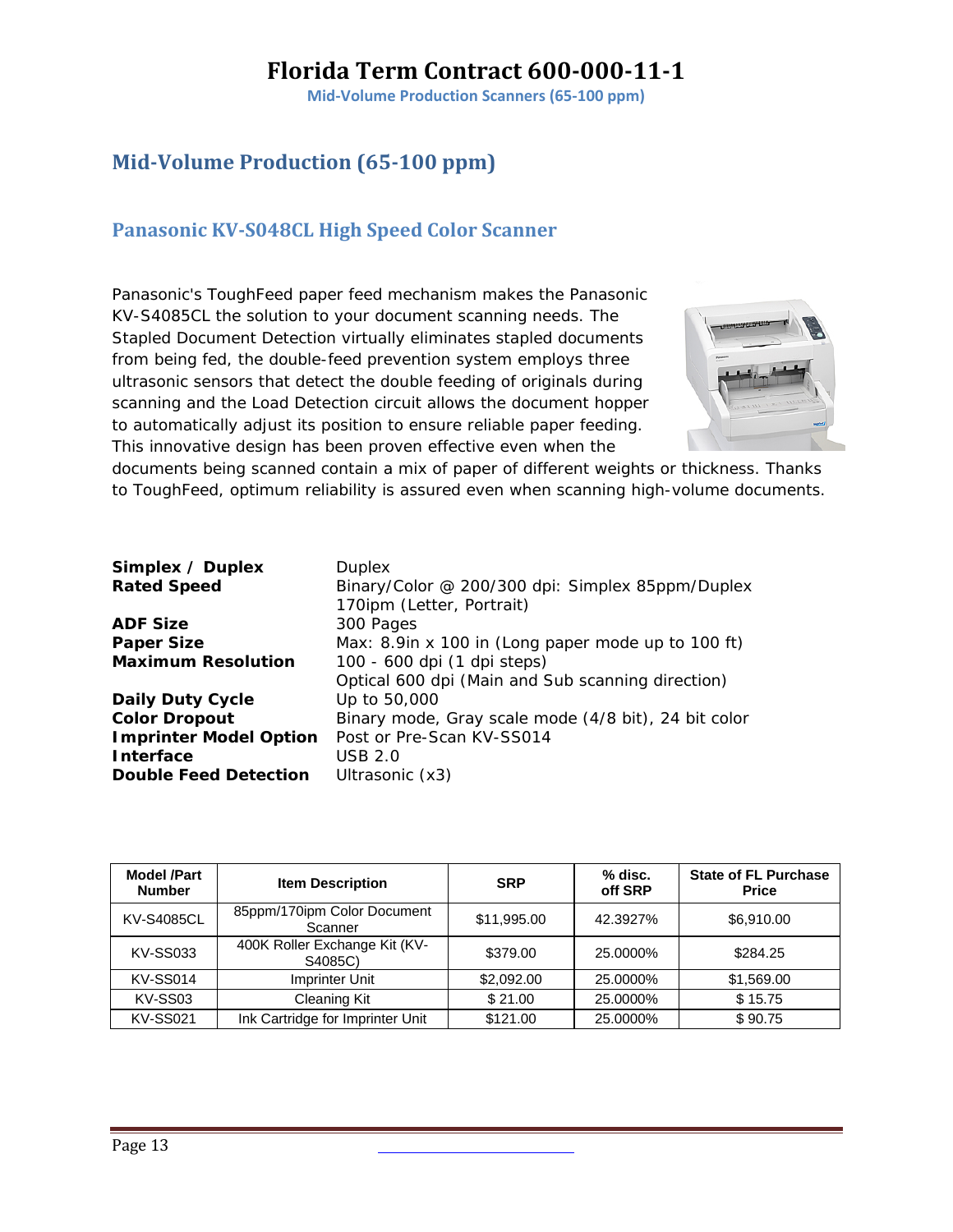**Mid‐Volume Production Scanners (65‐100 ppm)**

#### **Panasonic KVS048CW High Speed Color Scanner (Ledger Capable)**

Panasonic's ToughFeed paper feed mechanism makes the Panasonic KV-S4085CW the solution to your document scanning needs. The Stapled Document Detection virtually eliminates stapled documents from being fed, the double-feed prevention system employs three ultrasonic sensors that detect the double feeding of originals during scanning and the Load Detection circuit allows the document hopper to automatically adjust its position to ensure reliable paper feeding. This innovative design has been proven



effective even when the documents being scanned contain a mix of paper of different weights or thickness. Thanks to ToughFeed, optimum reliability is assured even when scanning high-volume documents.

| Simplex / Duplex              | Duplex                                                   |
|-------------------------------|----------------------------------------------------------|
| <b>Rated Speed</b>            | Binary/Color @ 200/300 dpi: Simplex 100ppm/Duplex 200ipm |
|                               | (Letter, Landscape)                                      |
|                               | Binary/Color @ 200/300 dpi: Simplex 85ppm/Duplex 170ipm  |
|                               | (Letter, Portrait)                                       |
| <b>ADF Size</b>               | 300 Pages                                                |
| <b>Paper Size</b>             | Max: 11.9 in x 100 in (Long paper mode up to 100 ft)     |
| <b>Maximum Resolution</b>     | 100 - 600 dpi (1 dpi steps)                              |
|                               | Optical 600 dpi (Main and Sub scanning direction)        |
| <b>Daily Duty Cycle</b>       | Up to 50,000                                             |
| <b>Color Dropout</b>          | Binary mode, Gray scale mode (4/8 bit), 24 bit color     |
| <b>Imprinter Model Option</b> | Post or Pre-Scan KV-SS014                                |
| <b>Interface</b>              | <b>USB 2.0</b>                                           |
| <b>Double Feed Detection</b>  | Ultrasonic (x3)                                          |

| <b>Model /Part</b><br><b>Number</b> | <b>Item Description</b>                                 | <b>SRP</b>  | % disc.<br>off SRP | <b>State of FL Purchase</b><br><b>Price</b> |
|-------------------------------------|---------------------------------------------------------|-------------|--------------------|---------------------------------------------|
| <b>KV-S4085CW</b>                   | 85ppm/170ipm Color Document<br>Scanner (Ledger Capable) | \$12,995.00 | 42.7318%           | \$7,442.00                                  |
| <b>KV-SS033</b>                     | 400K Roller Exchange Kit (KV-<br>S4085C)                | \$379.00    | 25.0000%           | \$284.25                                    |
| <b>KV-SS014</b>                     | Imprinter Unit                                          | \$2,092.00  | 25.0000%           | \$1,569.00                                  |
| KV-SS03                             | <b>Cleaning Kit</b>                                     | \$21.00     | 25.0000%           | \$15.75                                     |
| <b>KV-SS021</b>                     | Ink Cartridge for Imprinter Unit                        | \$121.00    | 25.0000%           | \$90.75                                     |